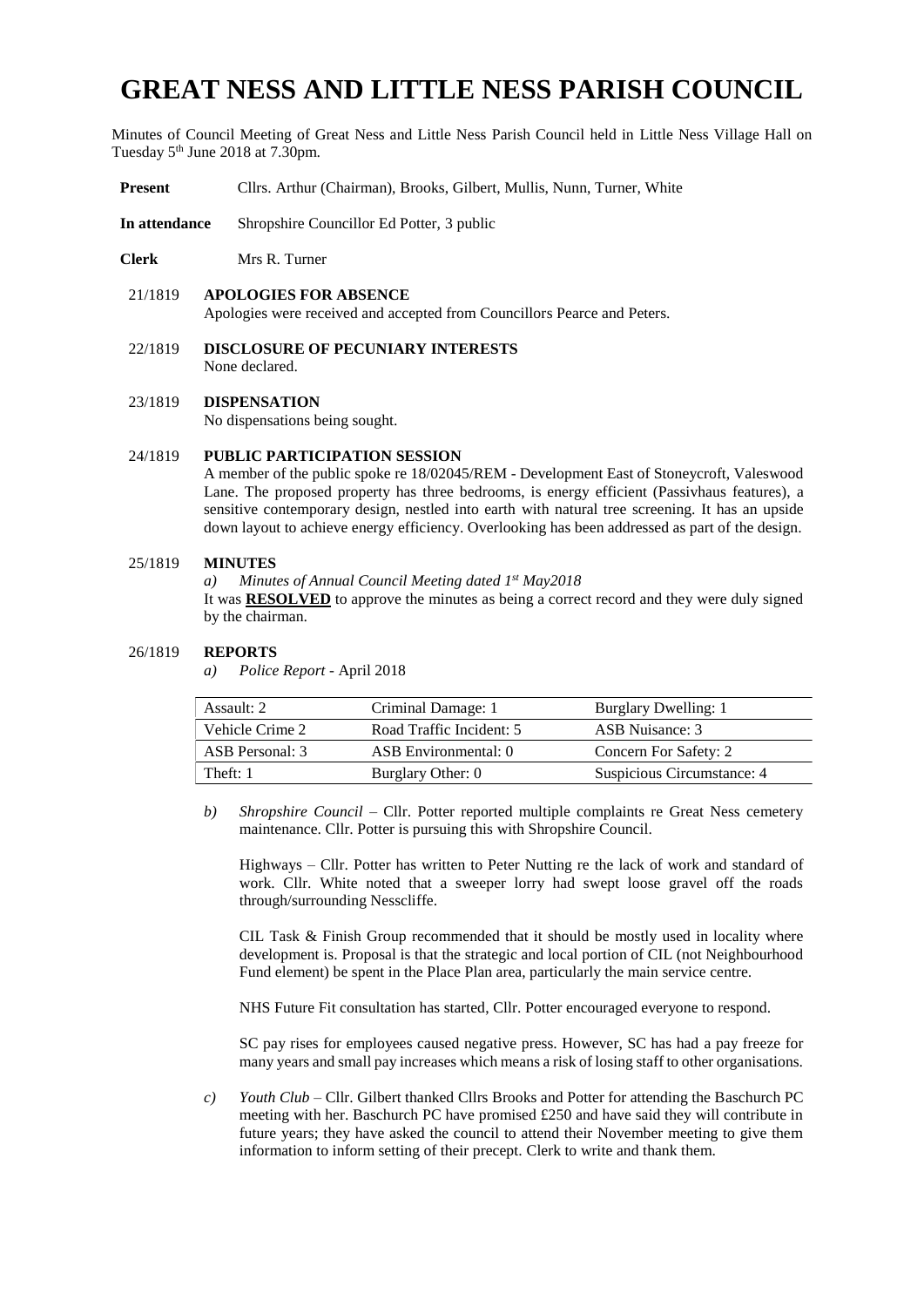- *d) Parish Councillor Reports* Cllr. Brooks reported on the LJC meeting. The key topic was youth funding and it was agreed that the Parish Council may get up to £1644.95, depending on the outcome of rurality grant application  $(\text{\textsterling}1,000)$ . Re-organisation of LJCs was also discussed as this is currently being looked at by Shropshire Council. Airband broadband was also discussed – this may serve parts of the parish where BT service is lacking.
- *e) Clerk's Report* noted.

# 27/1819 **POLICIES**

It was **RESOLVED** to adopt items a to c:

- *a) Privacy Policy*
- *b) Privacy Notice*
- *c) Cookie Policy*
- *d) Pension Discretions Policy –* deferred as guidance is needed from SCPF on this.

# 28/1819 **PLANNING NOTIFICATIONS**– *For information only*

- 1) 14/03797/OUT Development Land West Of Oakfield, Nesscliffe, Shrewsbury, Shropshire Proposal: Outline application for the erection of 8No dwellings (to include access) *Awaiting decision*
- 2) 14/05257/FUL Proposed Dwelling Adj Hopton Farm, Nesscliffe, Shrewsbury, Shropshire Proposal: Erection of a Single Plot Exception (SPE) affordable dwelling and formation of access *Awaiting decision*
- 3) 17/02539/LBC Ness Strange, Great Ness, Shropshire, SY4 2LE Proposal: Conversion of traditional buildings into 6 residential dwellings and siting of a mini sewage treatment plant. *Awaiting decision*
- 4) 17/02538/FUL Ness Strange, Great Ness, Shropshire, SY4 2LE Proposal: Conversion of tradition building into 6 residential dwellings and siting of a mini sewage treatment plant. *Awaiting decision*
- 5) 17/02960/FUL Great Ness Dryers Caravan Storage, Warehouse And Office, Rodefern Lane, Great Ness, Montford Bridge, Shrewsbury, Shropshire, SY4 1AT Proposal: Erection of detached dwelling with detached garage following demolition of agricultural/industrial buildings former grain store. *Awaiting decision*
- 6) 17/04621/REM Proposed Residential Development East Of Wilcot Lane, Nesscliffe, Shrewsbury, Shropshire Proposal: Reserved matters pursuant to Outline permission 14/03259/OUT. *Awaiting Decision*
- 7) 17/04540/FUL Little Ness Manor, Little Ness, Shrewsbury, Shropshire, SY4 2LG Proposal: Application under Section 73A of the Town & Country Planning Act for the erection of one dwelling and 3-bay detached garage with external staircase for first floor domestic use; formation of vehicular access (modification to previously approved). *Awaiting Decision*
- 8) 17/05070/FUL Agricultural Building North Of Red House Farm, Little Ness, Shrewsbury Proposal: Conversion of and extension to agricultural building to form single dwelling. *Awaiting Decision*
- 9) 17/05151/EIA Proposed Poultry Units NW Of North Farm, Felton Butler Proposal: Erection of four poultry rearing buildings, eight feed bins, biomass store and amenity building including landscaping and tree planting.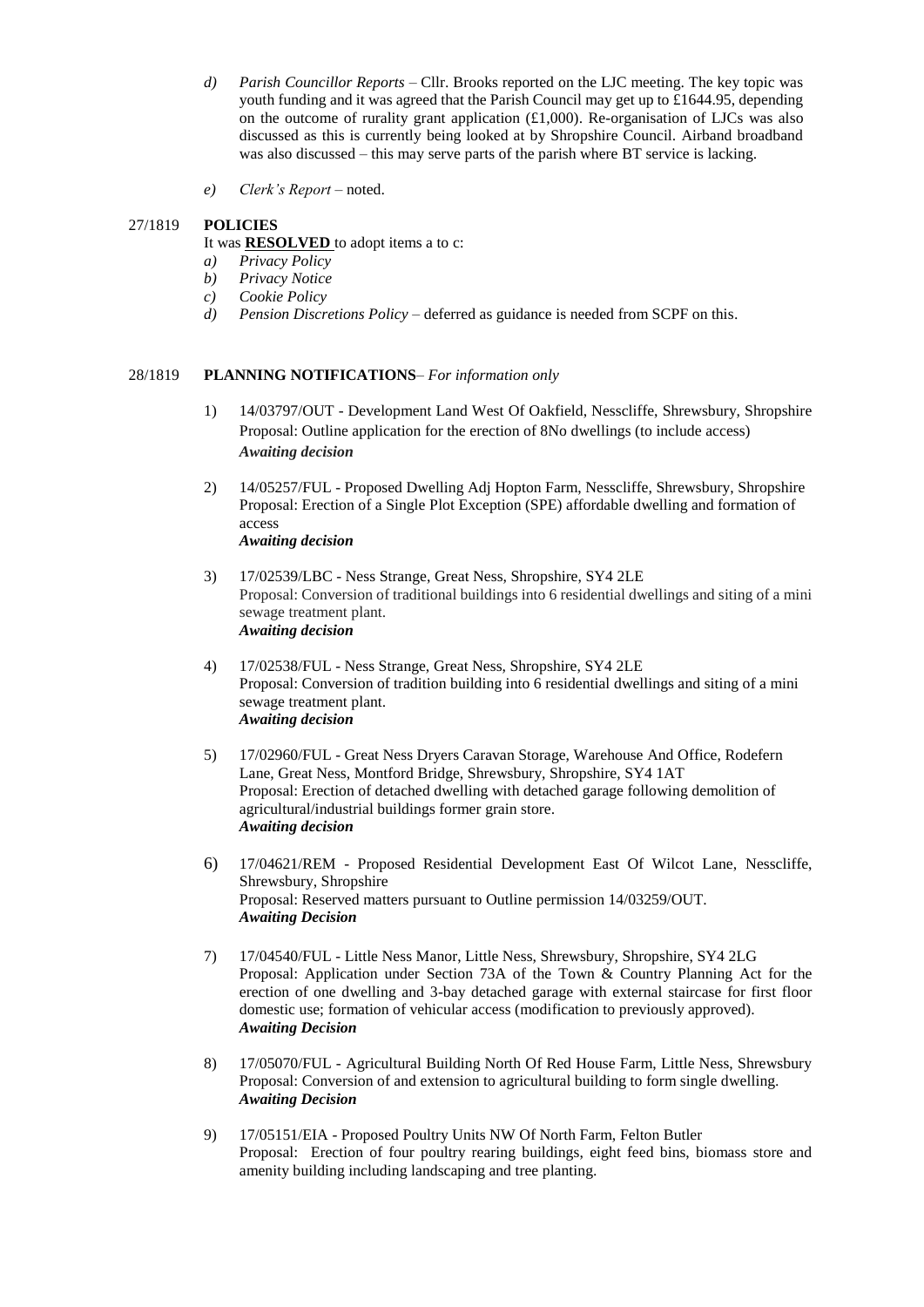#### *Awaiting Decision*

- 10) 18/00756/FUL 26 Nibs Heath, Montford Bridge, Shrewsbury, Shropshire, SY4 1HL Proposal: Erection of a detached garage *Awaiting Decision*
- 11) 18/00911/FUL The Patches, Valeswood, Little Ness, Shrewsbury SY4 2LH Proposal: Siting of additional twin unit lodge for park warden/maintenance person *Refuse*
- 12) 18/01004/FUL St Chads Farm, Hopton, Nesscliffe, Shrewsbury, SY4 1DG Proposal: Relocation of access to an existing residential dwelling *Grant Permission*
- 13) 18/01122/REM Proposed Dwelling South Of The Old Police House, Nesscliffe Proposal: Approval of reserved matters (appearance, layout, scale and landscaping) pursuant to outline application 17/02657/OUT for the erection of one detached dwelling to include means of access *Awaiting Decision*
- 14) 18/01250/ADV Proposed Dwelling And Beauty Salon, Nesscliffe, Shrewsbury, Shropshire Proposal: Erect and display 1No. non-illuminated hanging sign fixed to steel leg *Grant Permission*
- 15) 18/01187/FUL Red House Farm, Little Ness, Shrewsbury, Shropshire, SY4 2LG Proposal: Installation of ground mounted 50kW solar photovoltaic (pv) system *Awaiting Decision*
- 16) 18/01588/VAR Proposed Dwelling East Of Little Ness Village Hall, Little Ness, Proposal: Variation of Condition Number 2 (approved plans and drawings) of planning permission 16/04146/FUL (Erection of a dwelling and detached garage; formation of a vehicular access). To enable amendments to the house type and house location within the site *Awaiting Decision*
- 17) 18/01779/FUL Agricultural Building North Of Red House Farm, Little Ness Proposal: Conversion of agricultural building to form single dwelling *Awaiting Decision*

#### 29/1819 **PLANNING APPLICATIONS FOR COMMENT**

- 1) 18/02045/REM Development East Of Stoneycroft, Valeswood Lane Proposal: Approval of Reserved Matters (appearance, landscaping, layout and scale) pursuant of 15/00560/OUT for the erection of one dwelling Comments: It was **RESOLVED** to support the application as it is of a high-quality design, appropriate size and blends into the locality.
- 2) 18/02239/FUL Proposed Residential Development East of Wilcot Lane, Nesscliffe Proposal: Erection of one dwelling with associated garage/parking (Plot 5) Comments: It was **RESOLVED** to not comment.

### 30/1819 **PARISH MATTERS**

- *a) Highway maintenance* see clerk's report.
- *b) Manure complaint* response awaited from public protection. Cllr. Arthur said that new legislation is due to be passed requiring all manure to be stored covered.
- c) *Street lighting* noted that one person has written to ask for the lights to be turned off. Consultation and walk around / approx. costings for next meeting – action Cllrs. Brooks, Gilbert, Peters and Turner.
- *d) Commemoration of WW1 centenary* Cllr. White spoke re trees idea Nov (centenary) /March (Brexit), end of 2020 is 50 years in EU (date?). Tree Council. Queen's Commonwealth Council. Shropshire Tree Scheme. Could ask people to nominate/sponsor a tree and have a map of the trees. Possible locations – Hopton Lane, triangle outside St